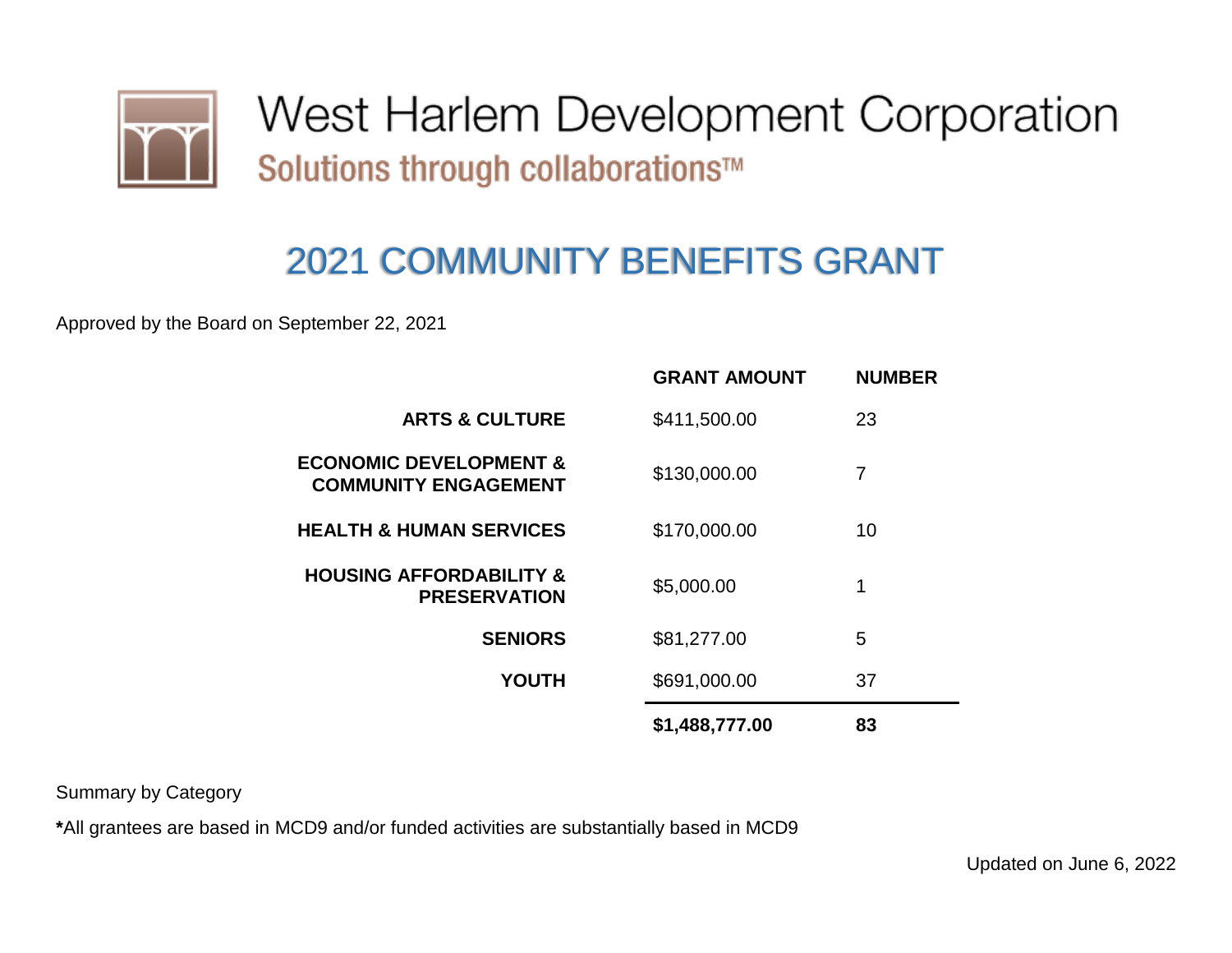| <b>ARTS &amp; CULTURE</b>                                                                                  |                                                                                                                                                                                                     |                                |                                      |                                           |
|------------------------------------------------------------------------------------------------------------|-----------------------------------------------------------------------------------------------------------------------------------------------------------------------------------------------------|--------------------------------|--------------------------------------|-------------------------------------------|
| <b>GRANTEE</b>                                                                                             | <b>PROJECT SUMMARY</b>                                                                                                                                                                              | <b>AMOUNT</b><br><b>FUNDED</b> | <b>CONTACT</b><br><b>NAME</b>        | <b>EMAIL</b>                              |
| <b>African Voices</b><br><b>Communications,</b><br>Inc.                                                    | To support Reel Sisters Tea & Cinema Series,<br>a series that offers film screenings, industry<br>talks and development workshops targeting<br>independent West Harlem filmmakers and<br>residents. | \$15,000                       | <b>Carolyn Butts</b>                 | africanvoicesmag@gm<br>ail.com            |
| <b>Blackberry</b><br>Productions, Inc.                                                                     | To support the development of a theater piece<br>exploring conflicts around community policing<br>in West Harlem with New Professional Theater<br>$(NPT)$ .                                         | \$40,000<br>(collaborative)    | <b>Stephanie Berry</b>               | rstephanieberry@gmai<br>I.com             |
| Doing Art Together,<br>Inc.                                                                                | Parent/Child<br>art-school<br>To<br>support<br>programming at MCD9 schools during the<br>school year 2021-22.                                                                                       | \$7,500                        | Electra<br>Askitopoulos-<br>Friedman | electra.friedman@doin<br>garttogether.org |
| <b>Friends of Columbia</b><br><b>Secondary School</b><br>for Math, Science,<br><b>Engineering</b><br>(CSS) | To support musical theater and a choral<br>ensemble at CSS during the school year 2021-<br>22.                                                                                                      | \$7,500                        | Alice Reagan                         | alicereagan15@gmail.<br>com               |
| <b>Harlem Late Night</b><br>Jazz, Inc.<br>(HLNJ)                                                           | To embark on a new music initiative designed<br>to regenerate a strong live music scene in West<br>Harlem: GO WEST Harlem Music Fest in fall<br>2021 and spring 2022.                               | \$20,000                       | Dakota Pippins                       | dakota@harlemlatenig<br>htjazz.org        |
| <b>Harlem Opera</b><br>Theater, Inc.                                                                       | To present "Opera in Harlem" concerts of<br>classical<br>music,<br>opera<br>and<br>in-school<br>performances on the virtual and live stages in<br>MCD <sub>9</sub> .                                | \$15,000                       | <b>Carol Brown</b>                   | harlemoperatheater@<br>gmail.com          |
| <b>Harlem School of the</b><br><b>Arts</b><br>(HSA)                                                        | To support targeting MCD9 students for our<br>Children's Enrichment Program during the<br>school year 2021-22.                                                                                      | \$22,500                       | <b>Terry</b><br>Frankenberger        | tfrankenberger@hsany<br>c.org             |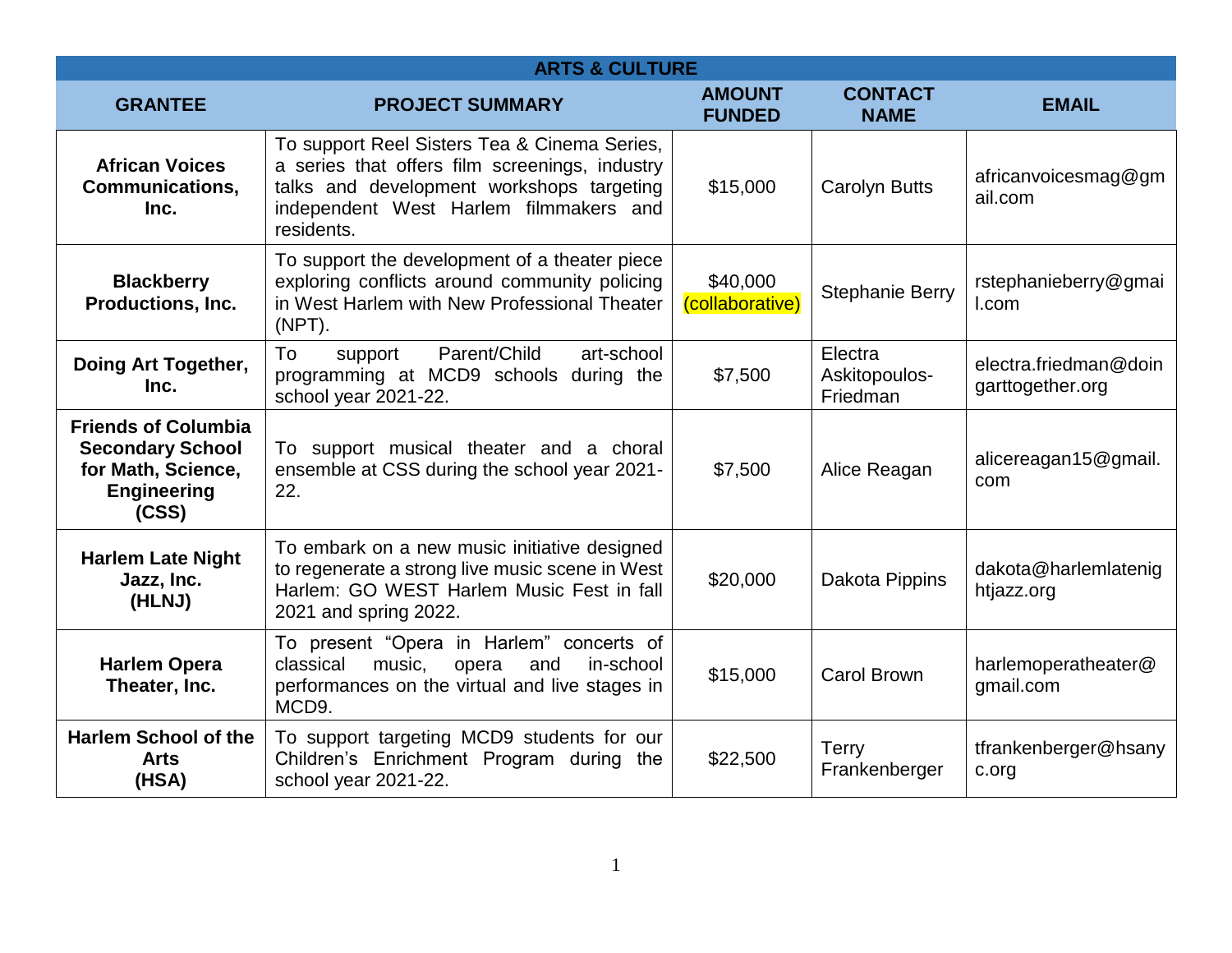| <b>Harlem Stage</b>                                                               | To empower students through arts-focused in-<br>school /afterschool workshops and Gatehouse<br>performances with partner, A. Philip Randolph<br>High School/Sound Business Inc. during the<br>school year 2021-22. | \$27,500<br>(collaborative) | <b>Shante Skyers</b>           | sskyers@harlemstage.<br>org     |
|-----------------------------------------------------------------------------------|--------------------------------------------------------------------------------------------------------------------------------------------------------------------------------------------------------------------|-----------------------------|--------------------------------|---------------------------------|
| <b>Impact Repertory</b><br><b>Theatre/New</b><br><b>Heritage Theatre</b><br>Group | To support West Harlem Youth ARTS & STEM<br>afterschool training, civic projects/academic<br>enrichment/college prep/career development<br>during school year 2021-22.                                             | \$12,500                    | Mary Jane<br>Marcasiano        | maryjanejustmary@icl<br>oud.com |
| Jazzmobile, Inc.                                                                  | To support live and virtual programs designed<br>for West Harlem residents and presented in<br>their neighborhood with performances and<br>interactive workshops.                                                  | \$22,000                    | Robin Bell-<br><b>Stevens</b>  | rbellstevens@jazzmob<br>ile.org |
| <b>José Limón Dance</b><br>Foundation, Inc.                                       | To empower local public schools in West<br>Harlem through Limón4Kids (L4K) to meet the<br>critical need for kinesthetic literacy during the<br>school year 2021-22.                                                | \$12,000                    | <b>Juliane Slater</b>          | jslater@limon.nyc               |
| <b>Maysles Institute</b>                                                          | To support the 5th annual Made In Harlem<br>documentary series HOME TO HARLEM (Dec<br>2021-June 2022) at Maysles Cinema and<br>partner venues across West Harlem.                                                  | \$17,500                    | <b>Emily Apter</b>             | emilyapter@maysles.o<br>rg      |
| <b>NOMAA (Northern</b><br><b>Manhattan Arts</b><br>Alliance)                      | To support the 20th Uptown Arts Stroll/Paseo<br>de las Artes (June 2022) showcasing visual and<br>performing arts from West 135th to West 155th<br>Street.                                                         | \$25,000                    | Niria Leyva-<br>Gutierrez, PhD | neleyva@nomaanyc.or<br>g        |
| <b>NYC Kidsfest</b>                                                               | To support NYC Kidsfest, a two day performing<br>arts festival on the 3rd weekend of June 2022.<br>Its primary audience is elementary school<br>children and West Harlem families.                                 | \$10,000                    | Jessica<br>Chornesky           | jessica@nyckidsfest.or<br>g     |
| Opera on Tap                                                                      | To support Virtual Playground Opera, an<br>innovative, interactive educational web series<br>covering every aspect of the creation,<br>production and performance of an opera for<br>MCD9 students.                | \$10,000                    | <b>Anne Hiatt</b>              | anne@operaontap.co<br>m         |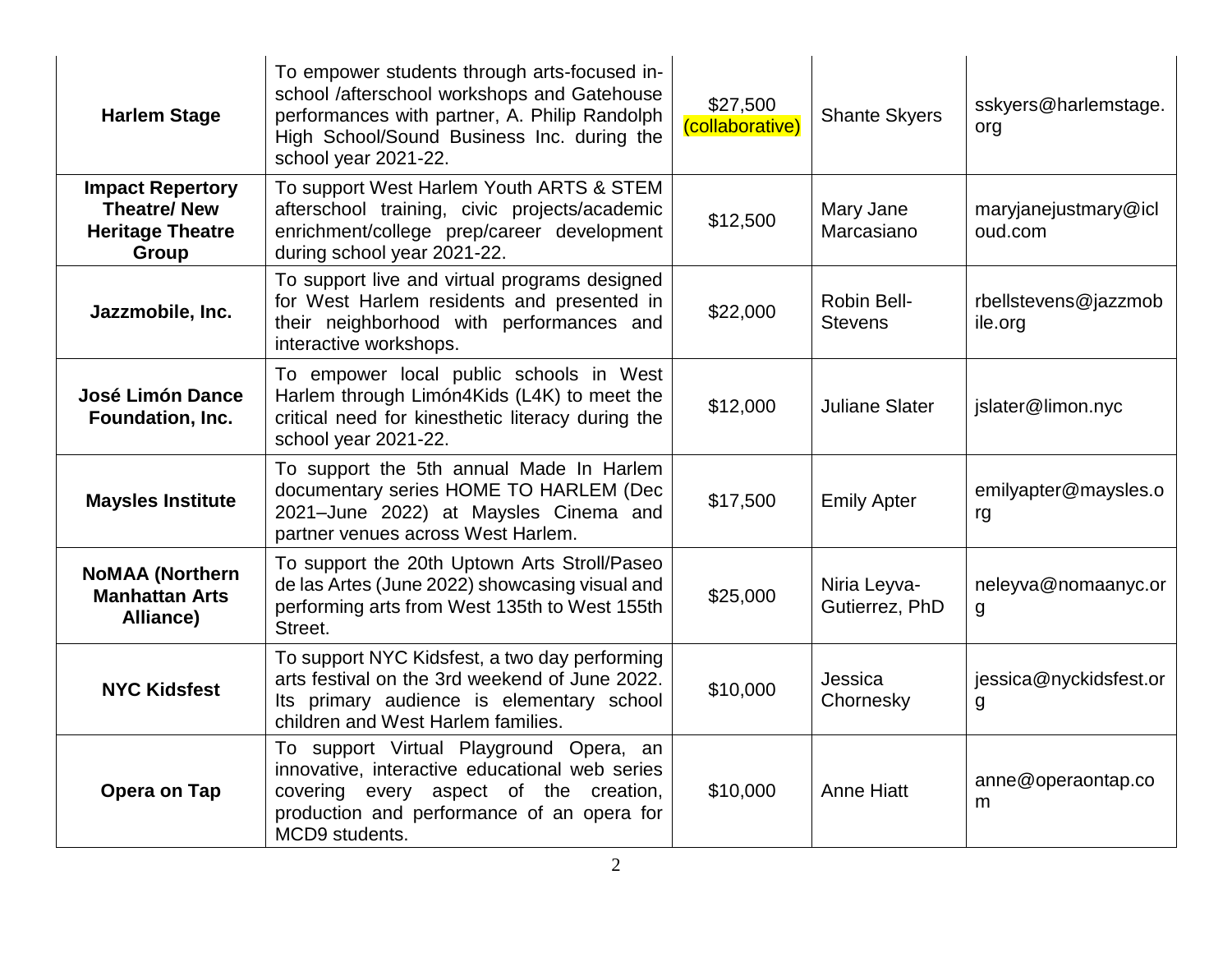| <b>Sisters in Sharqui,</b><br>Inc.                                               | To support Harlem Hafla, a day of North African<br>Dance Instruction and performance program in<br>West Harlem.                                                                                                          | \$5,000                     | <b>Brandy</b><br>Heyward | heyward6554@aol.co<br>m                  |
|----------------------------------------------------------------------------------|--------------------------------------------------------------------------------------------------------------------------------------------------------------------------------------------------------------------------|-----------------------------|--------------------------|------------------------------------------|
| <b>Sugar Hill Children's</b><br><b>Museum of Art &amp;</b><br>Storytelling, Inc. | To support it is Free Access Initiatives at the<br>Museum and virtually from September 2021-<br>June 2022 for MCD9 children and families.                                                                                | \$25,000                    | <b>Rob Fields</b>        | rfields@sugarhillmuse<br>um.org          |
| <b>The Children's Art</b><br>Carnival<br>(CAC)                                   | To support our initiative West Harlem Arts<br>2021-2022 in partnership with Centro Civico<br>Dominicano<br>(CCCD)<br>Cultural<br>offer<br>to<br>community workshops<br>and<br>professional<br>development opportunities. | \$50,000<br>(collaborative) | <b>Camille Wanliss</b>   | cwanliss@gmail.com                       |
| <b>The Gatekeepers</b><br><b>Collective, INC.</b><br>(TGC)                       | To support "Learning to Love," a multi-year anti-<br>stigma, community engagement and education<br>project with Public Art & Theater component.                                                                          | \$17,500                    | John-Martin<br>Green     | johnmartingreen@gma<br>il.com            |
| <b>The Harlem Chamber</b><br>Players, Inc.                                       | To support our concert series in West Harlem<br>during the 2021-22 season.                                                                                                                                               | \$22,500                    | <b>Elizabeth Player</b>  | lizplayer@gmail.com                      |
| <b>The Harlem Swing</b><br><b>Dance Society</b>                                  | To support programming in West Harlem<br>showcasing the historical connection of Harlem<br>Renaissance with Harlem's Lindy Hop History.                                                                                  | \$10,000                    | <b>Allison Jones</b>     | theharlemswingdances<br>ociety@gmail.com |
| The Jazz Drama<br>Program d/b/a Jazz<br><b>Power Initiative</b>                  | To support our "Intergenerational Jazz Power<br>Jam" series, free, family-friendly performances<br>for audiences of all ages with, and for, West<br>Harlem residents, artists, and audiences.                            | \$5,000                     | Janny Gonzalez           | janny@jazzpower.org                      |
| <b>While We Are Still</b><br><b>Here</b>                                         | To support the 5th Annual Sugar Hill Music<br>Festival, author-interviews-Reading Across<br>Harlem: A Community Read, Dessert with,<br>Signs of the Times: Harlem Heritage Markers<br>Tour," Dedication, and Events.     | \$12,500<br>0.121 E0000     | Karen Taylor             | karendtaylor@whilewe<br>arestillhere.org |

\$421,500.00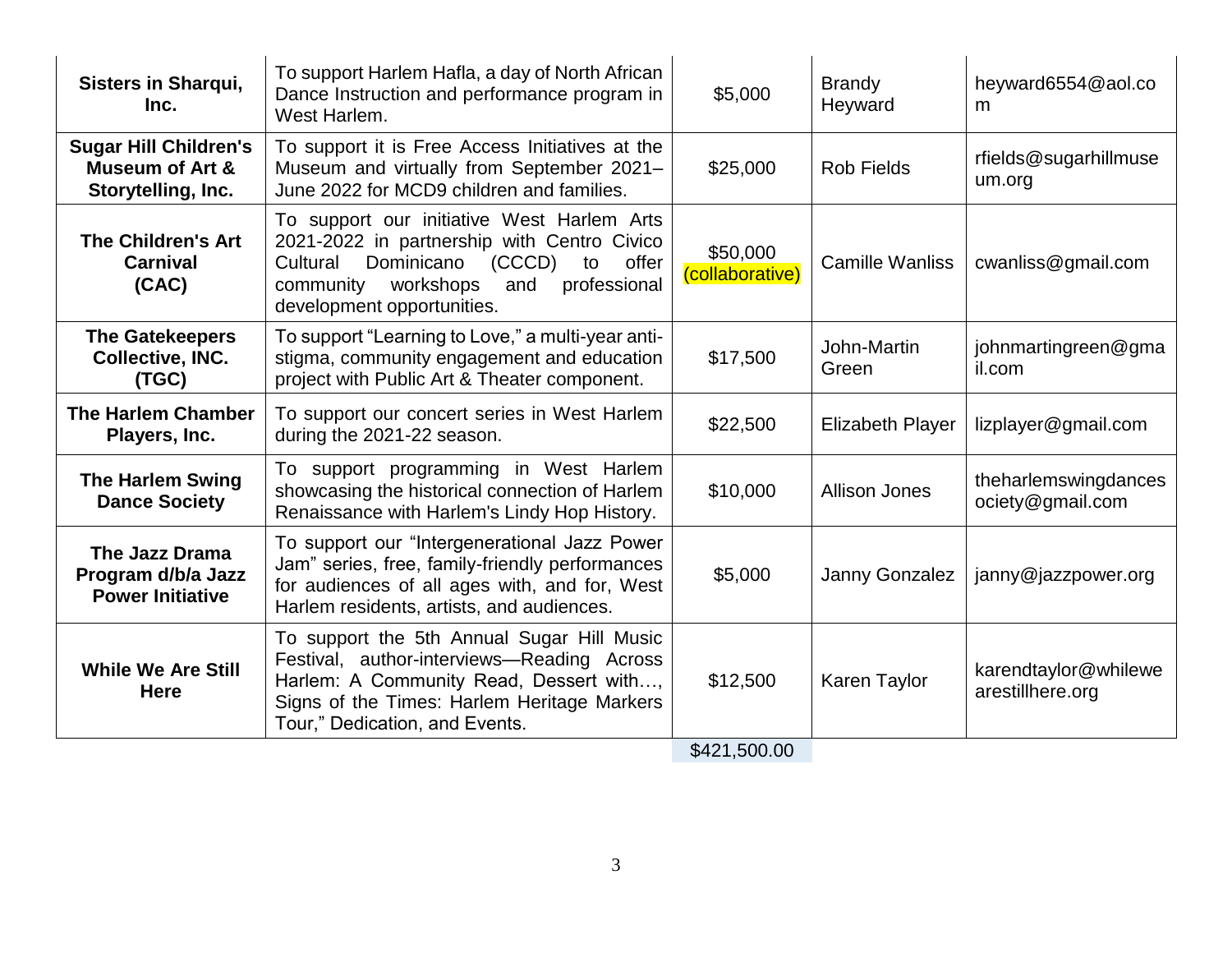|                                                                 | <b>ECONOMIC DEVELOPMENT &amp; COMMUNITY ENGAGEMENT</b>                                                                                                                                                 |                                |                               |                                   |
|-----------------------------------------------------------------|--------------------------------------------------------------------------------------------------------------------------------------------------------------------------------------------------------|--------------------------------|-------------------------------|-----------------------------------|
| <b>GRANTEE</b>                                                  | <b>PROJECT SUMMARY</b>                                                                                                                                                                                 | <b>AMOUNT</b><br><b>FUNDED</b> | <b>CONTACT</b><br><b>NAME</b> | <b>EMAIL</b>                      |
| <b>Arts &amp; Minds</b>                                         | To support Arts & Minds @home Arts & Minds<br>en casa online programs to assist MCD9<br>residents living with dementia (PWD) and their<br>care partners.                                               | \$12,500                       | Carolyn Halpin-<br>Healy      | chalpinhealy@artsand<br>minds.org |
| <b>Harlem One Stop,</b><br>Inc.                                 | To support enhancing the Amsterdam and<br>Broadway commercial corridors by providing<br>assistance to small businesses in West Harlem<br>that integrate the arts, culture, business, and<br>community. | \$20,000                       | <b>Yuien Chin</b>             | yuien@harlemonestop<br>.org       |
| <b>Harlem Renaissance</b><br><b>Education Pipeline,</b><br>Inc. | To support the Culturally Responsive &<br>Affirming<br>Social-Emotional<br>Leadership<br>(CRASEL) Pilot program in MCD9 schools.                                                                       | \$20,000                       | Ocynthia<br><b>Williams</b>   | ocynthiawill@gmail.co<br>m        |
| <b>New York African</b><br><b>Chorus Ensemble</b>               | To support our BETA project through activities<br>for improved access to high-speed connectivity<br>for families and businesses in MCD9 using the<br>Arts.                                             | \$25,000                       | Joyce Adewumi                 | joyce@nyafricanense<br>mble.com   |
| <b>Riverside Park</b><br>Conservancy<br>(RPC)                   | To support our Teen Corps program, an 8 week<br>internship/hands-on<br>horticultural<br>summer<br>education program for MCD9 teens.                                                                    | \$12,500                       | Nicole Brostoff               | nicole@riversideparkn<br>yc.org   |
| SoHarlem, Inc.                                                  | To support our activities dedicated to economic<br>development and community engagement in<br>the Designer's Studio, located in MCD9.                                                                  | \$15,000                       | Janet Rodriguez               | janet@soharlem.org                |
| <b>West Harlem</b><br><b>Environmental</b><br><b>Action</b>     | To support MCD9 residents with a 5-week<br>training curriculum for employment in the green<br>jobs industry.                                                                                           | \$25,000<br>M                  | Morgan Fritz                  | morgan@weact.org                  |

\$130,000.00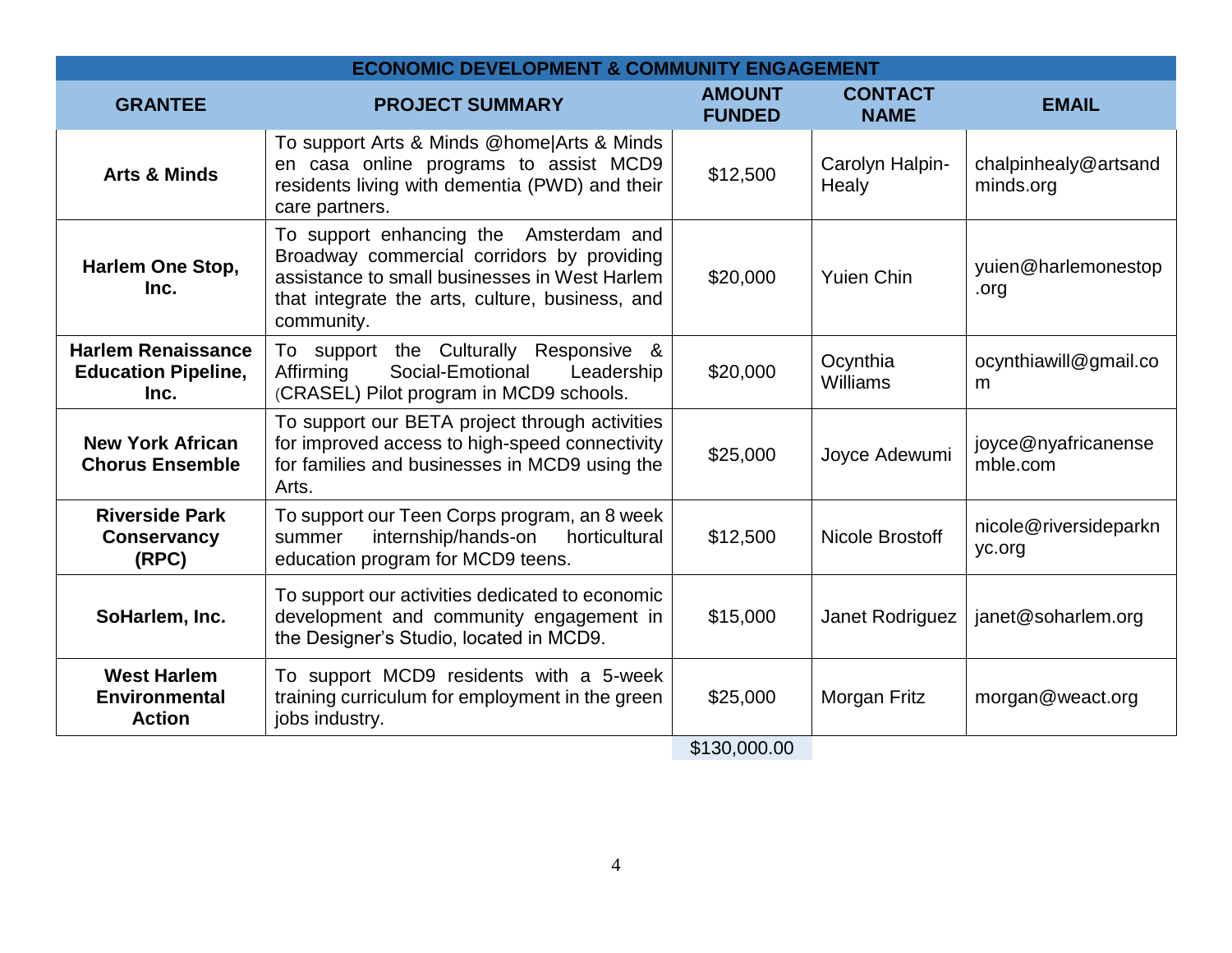| <b>HEALTH &amp; HUMAN SERVICES</b>                       |                                                                                                                                                                                                |                                |                                |                                 |
|----------------------------------------------------------|------------------------------------------------------------------------------------------------------------------------------------------------------------------------------------------------|--------------------------------|--------------------------------|---------------------------------|
| <b>GRANTEE</b>                                           | <b>PROJECT SUMMARY</b>                                                                                                                                                                         | <b>AMOUNT</b><br><b>FUNDED</b> | <b>CONTACT</b><br><b>NAME</b>  | <b>EMAIL</b>                    |
| <b>Broadway</b><br><b>Community</b>                      | To support the production of nourishing meals,<br>weekly fresh produce and monthly supermarket<br>pantries that give healthy food alternatives to<br>local neighbors.                          | \$25,000                       | <b>Isaac Adlerstein</b>        | isaac@broadwaycom<br>munity.org |
| <b>Brothers In</b><br>Recovery, Inc.                     | To support the creation of more robust recovery<br>support services and increase the number of<br>weekly intervention counseling services for<br>Black and Latinx Men who live in West Harlem. | \$7,500                        | Reggie James                   | reggie4150@yahoo.co<br>m        |
| <b>City Harvest</b>                                      | To support the delivery of fresh and nutritious<br>food to MCD9 community food programs.                                                                                                       | \$12,500                       | <b>Jasper Gutwillig</b>        | jgutwillig@cityharvest.<br>org  |
| <b>Community Impact at</b><br><b>Columbia University</b> | To support a West Harlem Food Expansion<br>project at Ford Hall Food Pantry on West 114th<br>Street to increase food distribution and<br>enhance social service activities.                    | \$22,500                       | <b>Margaret Goslin</b>         | oct4@columbia.edu               |
| <b>IBREA Foundation</b>                                  | To support our weekly holistic brain training<br>sessions focused on physical-mental health of<br>MCD9 youth.                                                                                  | \$15,000                       | <b>Isabel Pastor</b><br>Guzman | isabel@ibreafoundatio<br>n.org  |
| <b>Ladies Of Hope</b><br><b>Ministries</b><br>(LOHM)     | To support LOHM's Angel Food Delivery<br>Project (AFP), which addresses the nutritional<br>needs of families most affected by incarceration<br>in West Harlem.                                 | \$22,500                       | Kenya Welch                    | kenya@thelohm.org               |
| <b>Lifeforce in Later</b><br><b>Years</b><br>(LiLY)      | To support health, safety and connectivity of<br>community elders in Morningside Heights and<br>West Harlem.                                                                                   | \$25,000                       | Irene Zola                     | Irene-zola@Ifily.org            |
| <b>NMIC</b>                                              | To support our ongoing screening, referral, and<br>case management services for MCD9 residents<br>to access mental health treatment, SNAP<br>enrollment services, and food pantries.           | \$17,500                       | Rosanna<br>Montilla-Payano     | rosannamontilla@nmic<br>.org    |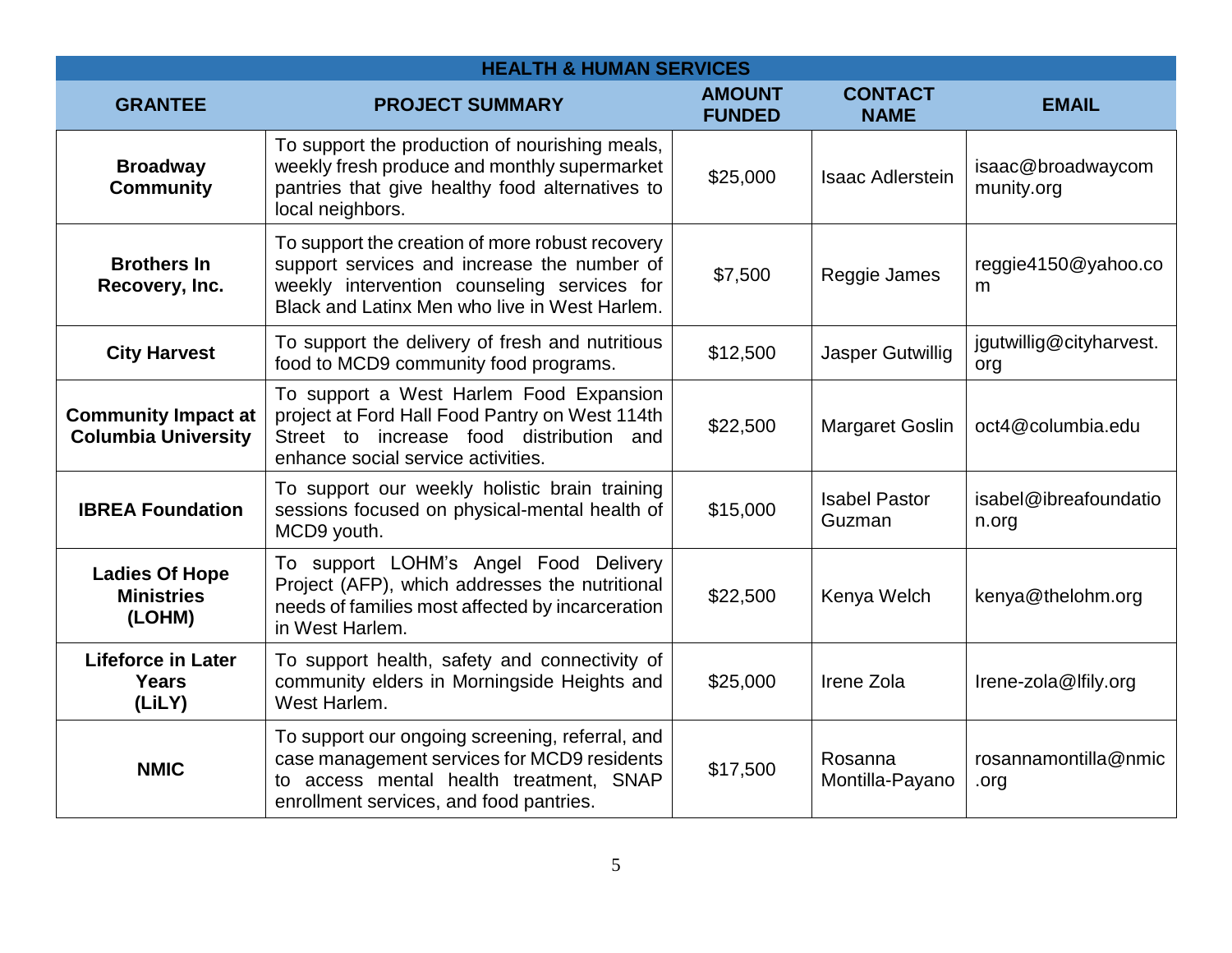| Three and a Half<br><b>Acres Yoga</b> | To support MMY Harlem Project providing<br>Mindfulness, Meditation, and Yoga classes<br>through a trauma-informed lens to vulnerable<br>populations of West Harlem. | \$7,500      | Nickelina Noel             | nickelina@threeandah<br>alfacres.org |
|---------------------------------------|---------------------------------------------------------------------------------------------------------------------------------------------------------------------|--------------|----------------------------|--------------------------------------|
| <b>We All Really Matter</b><br>(WARM) | To support high-quality preventive, safety, and<br>independence services for victims of domestic<br>violence (DV) living in MCD9.                                   | \$15,000     | Stephanie<br><b>McGraw</b> | weallreallymatter@gm<br>ail.com      |
|                                       |                                                                                                                                                                     | \$170,000.00 |                            |                                      |

| <b>HOUSING AFFORDABILITY &amp; PRESERVATION</b>                            |                                                                                                                                                                                                               |                                |                               |                                  |
|----------------------------------------------------------------------------|---------------------------------------------------------------------------------------------------------------------------------------------------------------------------------------------------------------|--------------------------------|-------------------------------|----------------------------------|
| <b>GRANTEE</b>                                                             | <b>PROJECT SUMMARY</b>                                                                                                                                                                                        | <b>AMOUNT</b><br><b>FUNDED</b> | <b>CONTACT</b><br><b>NAME</b> | <b>EMAIL</b>                     |
| <b>Morningside Heights</b><br><b>Historic District</b><br><b>Committee</b> | To support a program to connect community<br>history with current realities, unify diverse local<br>populations, and link policy objectives with local<br>engagement to preserve local affordable<br>housing. | \$5,000                        | Dan<br><b>McSweeney</b>       | mhhistoricdistrict@gm<br>ail.com |
|                                                                            |                                                                                                                                                                                                               | \$5,000.00                     |                               |                                  |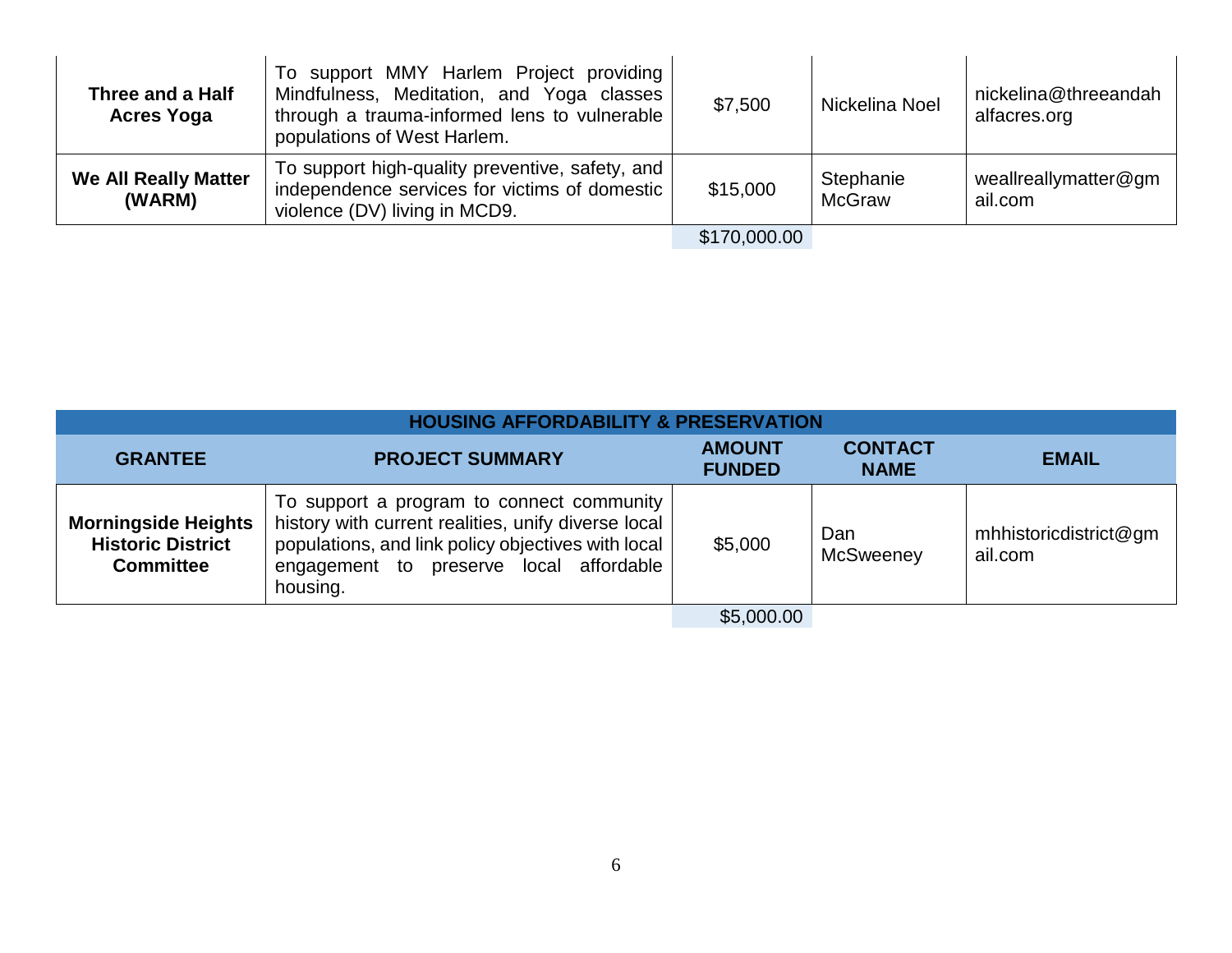| <b>SENIORS</b>                                                                           |                                                                                                                                                                              |                                |                                    |                                   |
|------------------------------------------------------------------------------------------|------------------------------------------------------------------------------------------------------------------------------------------------------------------------------|--------------------------------|------------------------------------|-----------------------------------|
| <b>GRANTEE</b>                                                                           | <b>PROJECT SUMMARY</b>                                                                                                                                                       | <b>AMOUNT</b><br><b>FUNDED</b> | <b>CONTACT</b><br><b>FULL NAME</b> | <b>EMAIL</b>                      |
| <b>Dances for a Variable</b><br><b>Population</b>                                        | To support a year-long initiative involving<br>MCD9 residents, especially seniors, in free<br>dance activities in various indoor and outdoor<br>MCD9 venues.                 | \$25,000                       | Naomi Goldberg<br>Haas             | naomi@dvpnyc.org                  |
| <b>Dream Center/FCBC</b><br><b>Community</b><br><b>Development</b><br><b>Corporation</b> | To support Senior Connect (SC), a bi-monthly<br>in the set<br>virtual and<br>senior<br>focused<br>person<br>technological programming.                                       | \$5,000                        | Morgan Cuffie                      | MCuffie@dreamcenter<br>harlem.org |
| <b>Harlem Advocates</b><br>for Seniors, Inc.                                             | To support resources (health, fitness, social,<br>cultural events) and address technology access<br>& education deficiencies highlighted by COVID-<br>19 restrictions.       | \$23,777                       | <b>William Hamer</b>               | william_hamer95@yah<br>00.com     |
| <b>Morningside</b><br><b>Retirement and</b><br><b>Health Services</b>                    | To support our Cluster Care project to enable<br>elderly residents of Morningside Gardens to<br>remain living safely in their own homes by<br>providing access to home care. | \$15,000                       | Ron Bruno                          | ronb@mrhsny.org                   |
| The Fortune Society,<br>Inc.                                                             | To support Project GROW, a garden-to-<br>healing-and-learning initiative for seniors at<br>Fortune's Sky Garden in West Harlem.                                              | \$12,500                       | <b>Brian Robinson</b>              | brobinson@fortunesoc<br>iety.org  |
|                                                                                          |                                                                                                                                                                              | \$81,277.00                    |                                    |                                   |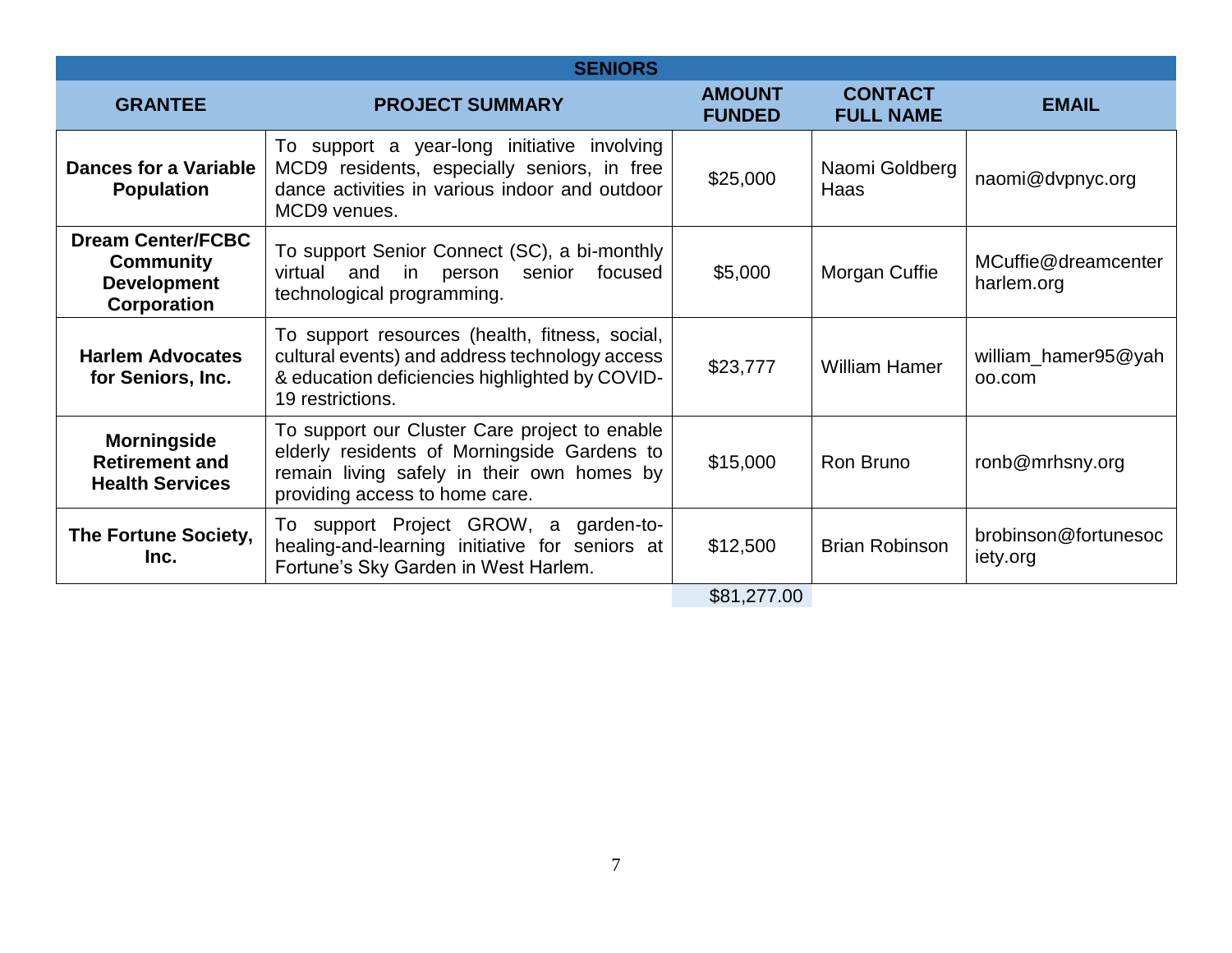| <b>YOUTH</b>                                                           |                                                                                                                                                                                                          |                                |                                 |                                      |
|------------------------------------------------------------------------|----------------------------------------------------------------------------------------------------------------------------------------------------------------------------------------------------------|--------------------------------|---------------------------------|--------------------------------------|
| <b>GRANTEE</b>                                                         | <b>PROJECT SUMMARY</b>                                                                                                                                                                                   | <b>AMOUNT</b><br><b>FUNDED</b> | <b>CONTACT</b><br><b>NAME</b>   | <b>EMAIL</b>                         |
| <b>America SCORES</b><br><b>New York</b>                               | To support our "Literacy in Action," a year-<br>round core soccer, literacy, and civic<br>engagement program in MCD9 K-12 schools.                                                                       | \$25,000                       | Charlyn Jordon                  | cjordon@americascor<br>es.org        |
| <b>Artistic Dreams</b><br><b>International</b>                         | To support our Global Citizens Through the Arts<br>Program, a weekly visual arts education class<br>at MCD9 schools.                                                                                     | \$17,500                       | Lillian Alonzo-<br><b>Marin</b> | lillian@artisticdreams.<br>org       |
| <b>Atlantic Theater</b><br>Company                                     | To support our partnership with The Hamilton<br>Middle<br>School<br><b>STAGING</b><br>Grange<br>on<br>SUCCESS, an in-school residency.                                                                   | \$15,000                       | <b>Nick</b><br>Luckenbaugh      | nluckenbaugh@atlanti<br>ctheater.org |
| <b>Bank Street College</b><br>of Education                             | To support our Liberty LEADS program<br>providing FAFSA workshops for parents and<br>mitigate learning loss stemming from the<br>COVID-19 pandemic.                                                      | \$12,500                       | Maggie Cely                     | mcely@bankstreet.edu                 |
| BioBus, Inc.                                                           | To support opportunities to discover, explore,<br>and pursue science through mobile laboratory<br>programs at MCD9 schools as well an<br>internship program at BioBase Harlem at<br>Columbia.            | \$20,000                       | Sasha Chait                     | sasha.chait@biobus.or<br>g           |
| <b>Boys and Girls Club</b><br>of Harlem                                | To support our comprehensive year-round Out<br>of School Time (OST) program which promotes<br>academic success, good health & wellness and<br>strong character and leadership skills in MCD9<br>schools. | \$25,000                       | Roberto<br>Serrano              | rserrano@harlembgc.o<br>rg           |
| <b>Broadway Housing</b><br><b>Communities</b><br>(BHC)                 | To support BHC's Homework Club during the<br>2021-22 school year with homework help, one-<br>on-one tutoring, and a safe space during after<br>school hours.                                             | \$20,000                       | Charlene<br>Melville            | cmelville@broadwayh<br>ousing.org    |
| <b>Broadway</b><br><b>Presbyterian Church</b><br><b>Nursery School</b> | To support tuition assistance for MCD9 families<br>for the school year 2021-22.                                                                                                                          | \$7,000                        | Amy Webb                        | amy@greatlittleschool.<br>com        |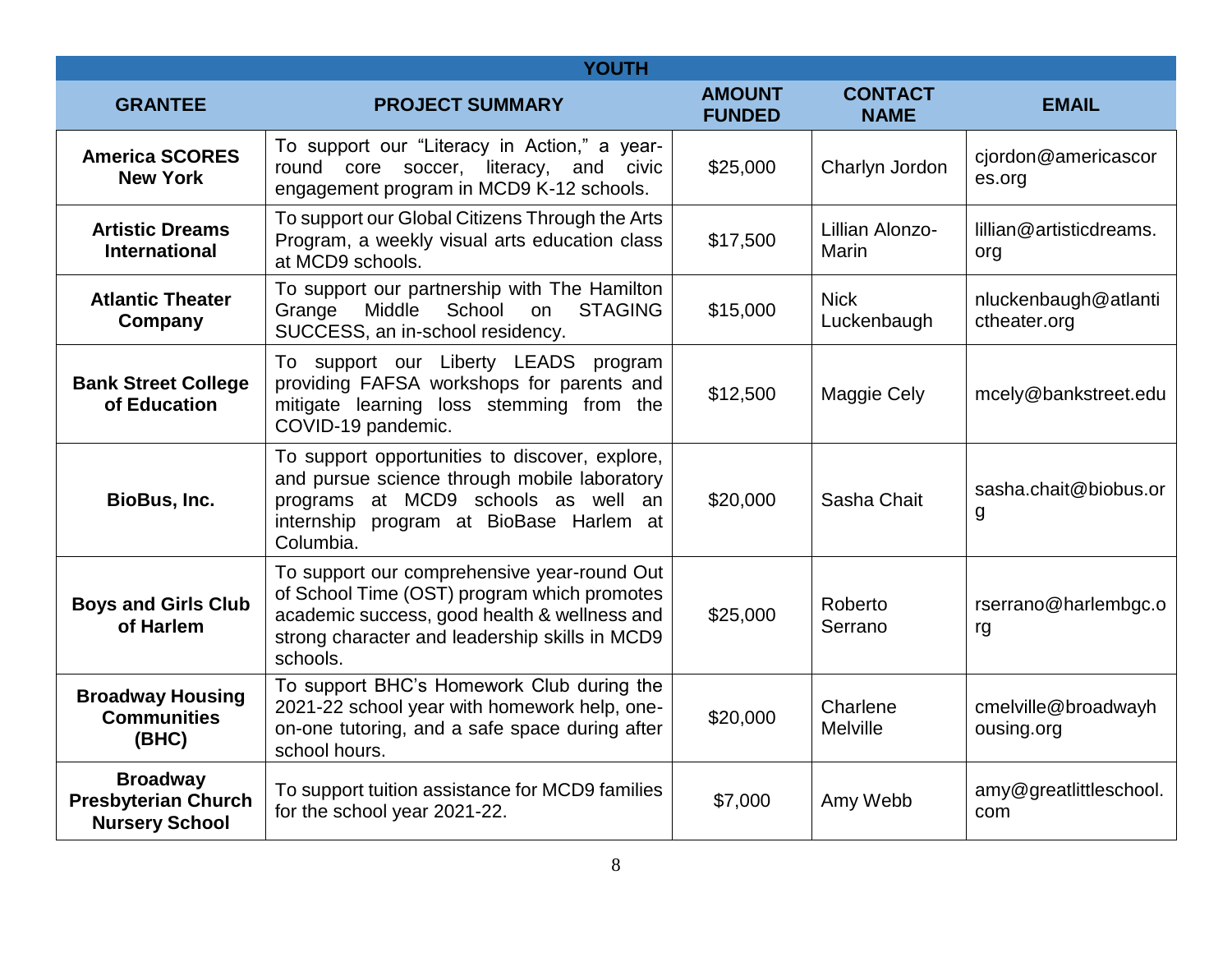| <b>Creative Art Works</b>                                           | To support our In-School visual and multimedia<br>arts programs at A. Philip Randolph Campus<br>HS and other MCD9 elementary and/or middle<br>schools during the school year 2021-21.                                                 | \$25,000                    | Karen Jolicoeur            | karen@creativeartwor<br>ks.org         |
|---------------------------------------------------------------------|---------------------------------------------------------------------------------------------------------------------------------------------------------------------------------------------------------------------------------------|-----------------------------|----------------------------|----------------------------------------|
| <b>Every Voice Choirs</b>                                           | To support tuition scholarships for MCD9 youth<br>to participate in EVC's singing programs.                                                                                                                                           | \$15,000                    | Nicole Becker,<br>PhD      | nbecker@everyvoicec<br>hoirs.org       |
| <b>Figure Skating in</b><br>Harlem, Inc.                            | To support our ICE: I Can Excel After School<br>Program during the school year 2021-22 for<br>MCD9 students.                                                                                                                          | \$25,000                    | Clarissa<br><b>Minchew</b> | clarissa@figureskating<br>inharlem.org |
| <b>Friends of</b><br><b>Morningside Park</b>                        | To support our Harlem Youth Gardener (HYG)<br>program (September-June 2022) in partnership<br>with Friends of St Nicholas Park.                                                                                                       | \$50,000<br>(collaborative) | <b>Brad Taylor</b>         | btaylor@morningsidep<br>ark.org        |
| <b>Generation Citizen,</b><br>Inc.<br>(GC)                          | To support our program on fostering democracy<br>with an emphasis on the education and<br>of students<br>from communities<br>inclusion<br>historically excluded from the political process.                                           | \$7,500                     | Khin Aung                  | kaung@generationcitiz<br>en.org        |
| <b>Harlem Educational</b><br><b>Activities Fund, Inc.</b><br>(HEAF) | To support our HEAF Continuum, which<br>provides a wide array of college access, college<br>success, youth development, and career<br>development year-round programs to MCD9<br>youth.                                               | \$20,000                    | <b>Stefin Woolever</b>     | swoolever@heaf.org                     |
| <b>Harlem Junior Tennis</b><br>and Education<br>Program<br>(HJTEP)  | To support our academic enrichment and self-<br>development for young tennis enthusiasts for<br>MCD9 youth.                                                                                                                           | \$15,000                    | Katrina M.<br>Adams        | kadams@hjtep.org                       |
| <b>Hypothekids Inc.</b>                                             | To support our Science Clubs at MCD9 youth-<br>serving organizations with an innovative<br>curriculum, unique teacher training model, and<br>all the supplies needed for every kid to do every<br>project during school year 2021-22. | \$17,500                    | <b>Christine Kovich</b>    | ck@hypothekids.org                     |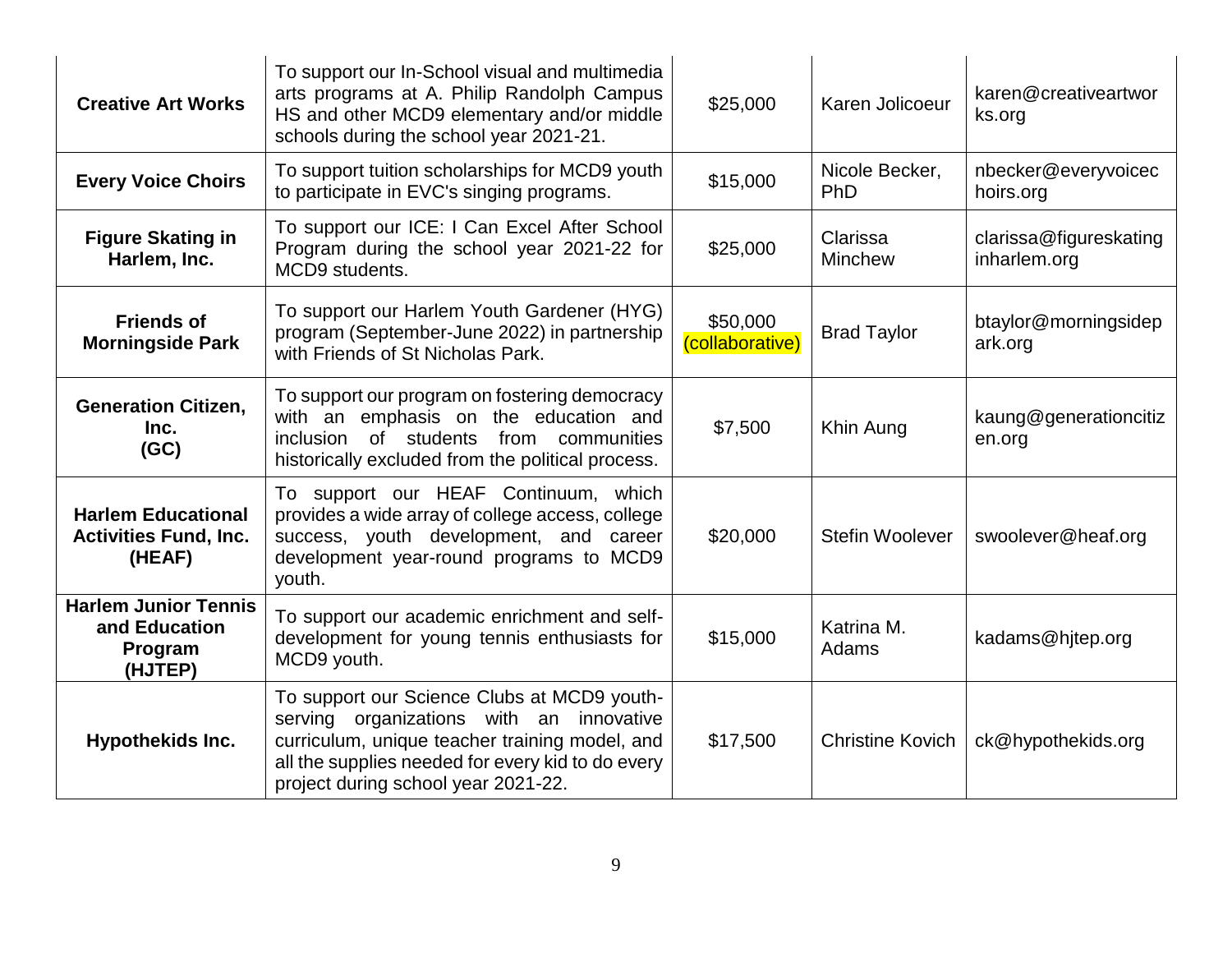| <b>Mama Foundation for</b><br>the Arts, Inc.                                               | To support the Harlem Healing Project, an<br>intergenerational<br>innovative<br>after-school<br>program of "community arts therapy" for MCD9<br>residents.                                                                | \$24,000 | <b>Daniel Prizer</b>              | dan@rezirp.com                    |
|--------------------------------------------------------------------------------------------|---------------------------------------------------------------------------------------------------------------------------------------------------------------------------------------------------------------------------|----------|-----------------------------------|-----------------------------------|
| <b>National Dance</b><br>Institute, Inc.<br>(NDI)                                          | To support our In-School dance and music<br>Program at MCD9 schools during the 2021-22<br>school year.                                                                                                                    | \$17,500 | Hannah<br><b>Bailenson</b>        | hbailenson@nationald<br>ance.org  |
| <b>New York City Urban</b><br>Debate League, Inc.                                          | To support debate programs in MCD9 schools,<br>and give students the opportunity to compete<br>against students within and outside of West<br>Harlem.                                                                     | \$20,000 | <b>Stefan</b><br><b>Bauschard</b> | stefan@debate.nyc                 |
| <b>New York Math</b><br><b>Academy and</b><br><b>Coaching Services</b><br>Inc.<br>(NYMACS) | To support MCD9 youth with academic support<br>during the school year 2021-22.                                                                                                                                            | \$17,500 | <b>Francois Nzi</b>               | francois.nzi@nymacs.<br>org       |
| <b>Police Athletic</b><br>League<br>(PAL)                                                  | To support our Harlem Center Hub focused on<br>creating gains<br>in<br>academic<br>non<br>and<br>achievement to prepare youth for careers<br>through workforce sessions and paid internship<br>placements for MCD9 youth. | \$17,500 | <b>Elizabeth Wright</b>           | ewright@palnyc.org                |
| <b>Reading Team</b>                                                                        | To support our After-School Program focused<br>early literacy instruction at Our Lady of Lourdes<br>School as well at Citizens Care Daycare Center<br>3.                                                                  | \$20,000 | David Marion                      | david@readingteam.or<br>g         |
| <b>Red Balloon</b>                                                                         | To support financial aid for MCD9 families<br>needed to attend a quality and unique childcare<br>program.                                                                                                                 | \$17,500 | <b>Elizabeth Suqui</b>            | redballoonboard@gma<br>il.com     |
| <b>Riverside Hawks</b><br><b>Hope Health and</b><br><b>Hoops Corporation</b>               | To support the expansion of the Leadership<br>Academy to a year-round program with<br>weekday evening athletic activities, tutoring and<br>test prep academic support.                                                    | \$25,000 | Anthony<br>Hargraves              | AHargraves@riverside<br>hawks.org |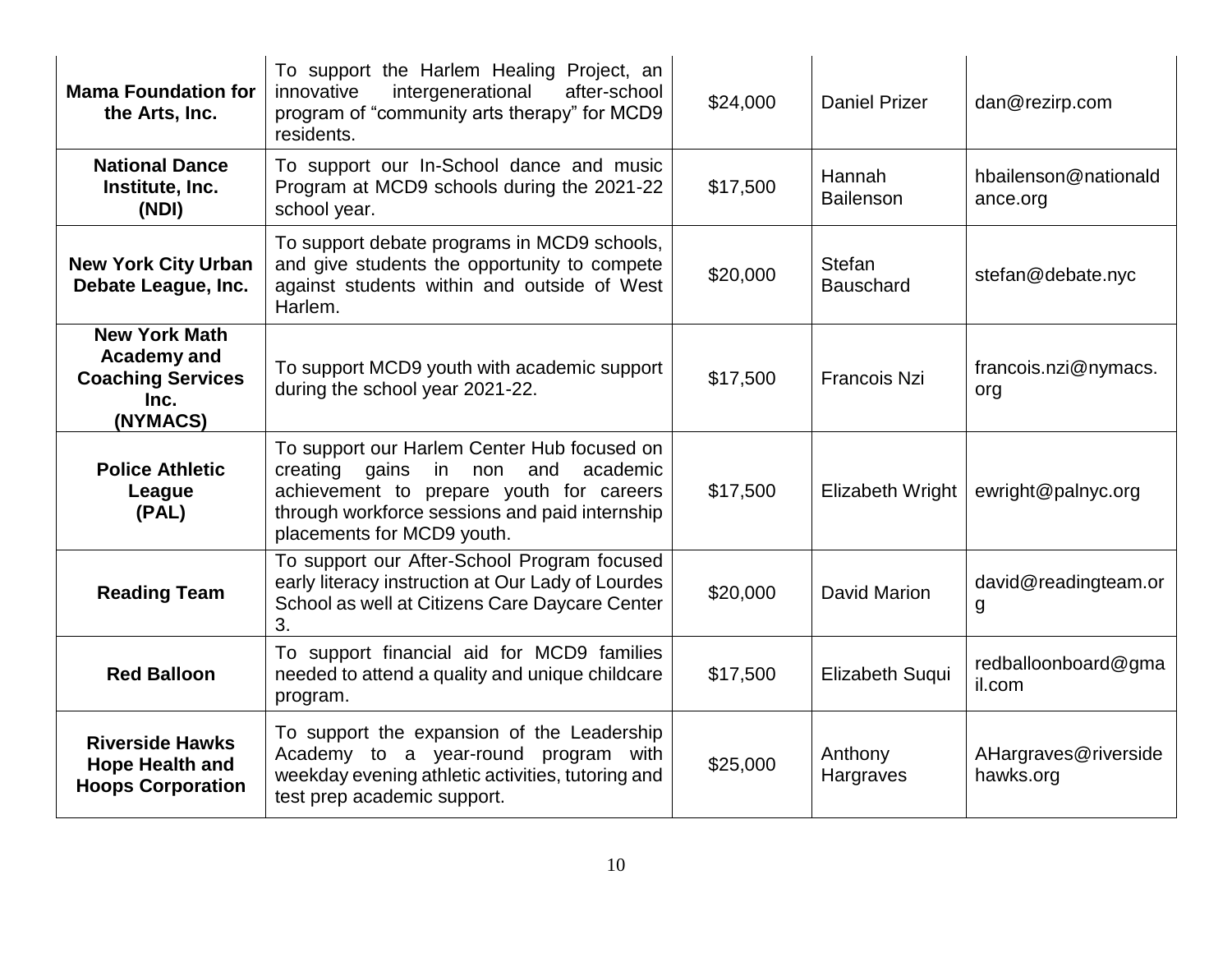| <b>Roads to Success</b>                                         | To support our Pathways eLearning, a<br>youth-empowering<br>dynamic,<br>program<br>delivering postsecondary access education,<br>career exploration, and financial literacy to<br>MCD9 students.                   | \$12,500 | <b>Bonnie</b><br>Blankenship | bonnie@roadstosucce<br>ss.org         |
|-----------------------------------------------------------------|--------------------------------------------------------------------------------------------------------------------------------------------------------------------------------------------------------------------|----------|------------------------------|---------------------------------------|
| <b>Science and Arts</b><br><b>Engagement New</b><br>York, Inc.  | To support the expansion of our mentoring<br>program that utilizes culturally relevant context<br>to connect MCD9 middle and high school<br>students interested in STEM fields with college<br>student mentors.    | \$17,500 | Stan Altman,<br>PhD          | stan@scienceartsenga<br>gementny.org  |
| <b>Tayshana Chicken</b><br><b>Murphy Foundation</b>             | To support the needs of at-risk youth living in<br>West Harlem, specifically in the Grant and<br>Manhattanville Houses by providing services to<br>diminish, if not eliminate, gun and general<br>violence.        | \$7,500  | <b>Malik Hosier</b>          | contact@tayshanachic<br>kenmurphy.org |
| <b>TechRow Fund Inc.</b>                                        | To support the development of an online<br>professional development strategy that focuses<br>on training teachers in MCD9 on culturally<br>responsive education in technology.                                     | \$17,500 | <b>Travis Feldler</b>        | tfeldler@techrowfund.<br>org          |
| <b>The Brotherhood</b><br>Sister Sol, Inc.<br>(BroSis)          | To support our round-the-clock support and<br>wraparound programming for MCD9 youth to<br>examine their roots, define their story and<br>awaken their agency.                                                      | \$25,000 | Lupe Sanchez                 | Is@brotherhood-<br>sistersol.org      |
| <b>The Cathedral</b><br><b>Church of St. John</b><br>the Divine | To support ACT, a safe haven for young people<br>from toddlers to teens to learn, play and grow<br>encompassing pre-school, afterschool, and<br>summer camps as well as provide financial aid<br>to MCD9 families. | \$22,500 | <b>Carly Drost</b>           | cdrost@stjohndivine.or<br>g           |
| <b>The Classical Theatre</b><br>of Harlem<br>(CH)               | To support our Young Company education<br>program (TYC), working with Columbia's third-<br>year MFA Acting students to produce a<br>Shakespeare play that is designed specifically<br>for young audiences in MCD9. | \$15,000 | <b>Alexis Marnel</b>         | alexis@cthnyc.org                     |